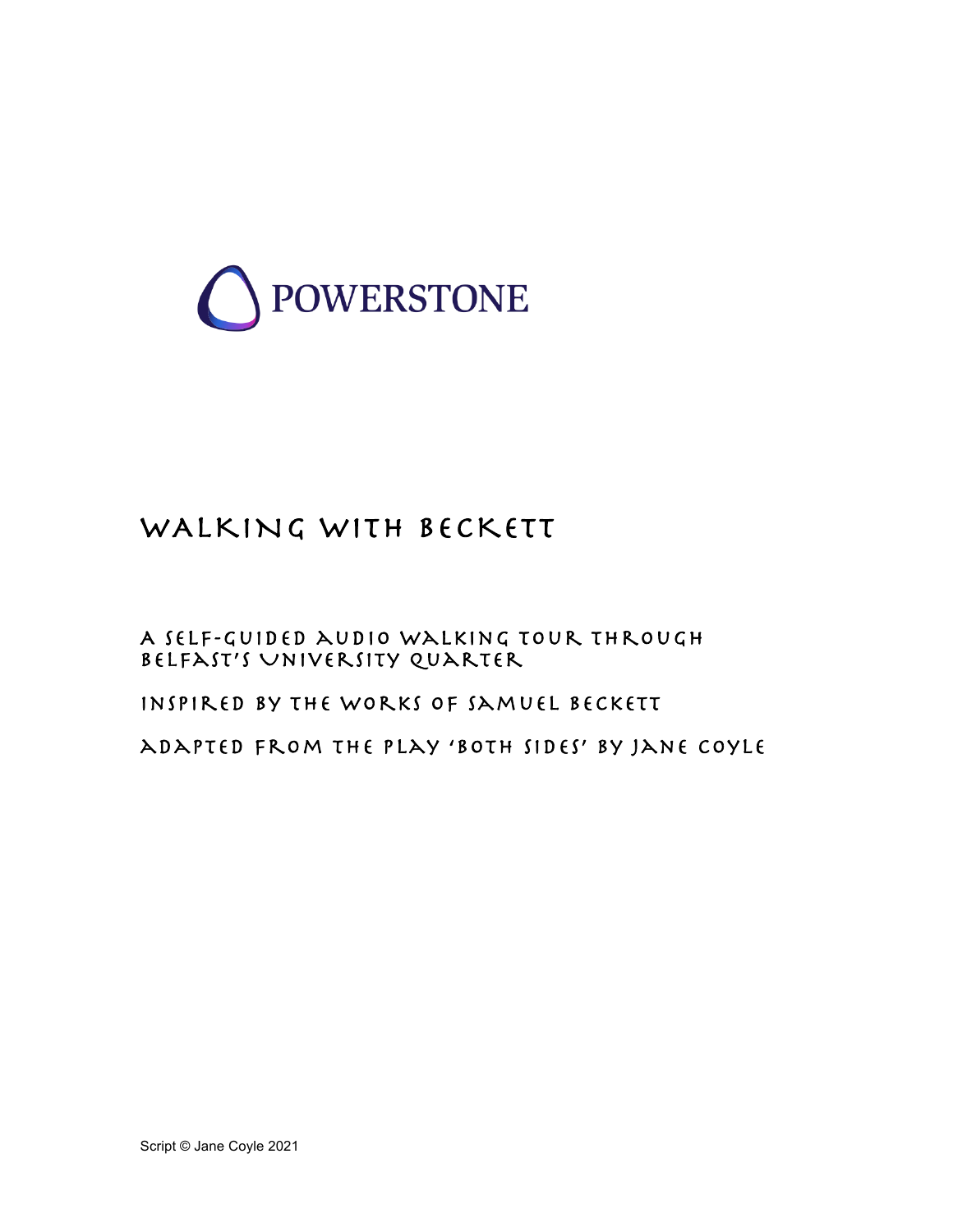# **TRACK 1 / LOCATION 1 CRESCENT ARTS CENTRE / COFFEE SHOP**

## **The Pantry Café, Crescent Arts Centre, 2 - 4 University Road, Belfast**

*Imagine a shabby young woman sitting alone in the café. On the table in front of her is an empty espresso cup and saucer. She looks out into the street, watching life go by.* 

 *Look and listen with her, immerse yourself in her world at your own pace as you wind your way through this fascinating corner of the city, spotting scenes straight out of Beckett as you go.*

An espresso, please! The second of the morning. There will be more. They mark the time passing. I come here when I can. It makes life seem more … normal. They hardly notice me now. But they are polite. They ask me for my order. They do not presume. Even though I am young - though not as young as I look - They treat me with respect. They know not to clear the cups. I like to see them clustered around the table, counting down the hours.

Have I enough to pay my bill? Yes. It was a good week.

From this table, always the same table, I watch the world turning. Those men are still there, under that tall tree. In spring, it is frothing with pale blossoms Until the April winds bring them cascading down Like snow in sunshine. I cannot think they are there to admire its beauty. They were there when I first came here, When the branches were gnarled and grey. Will they still be there when winter strips them bare again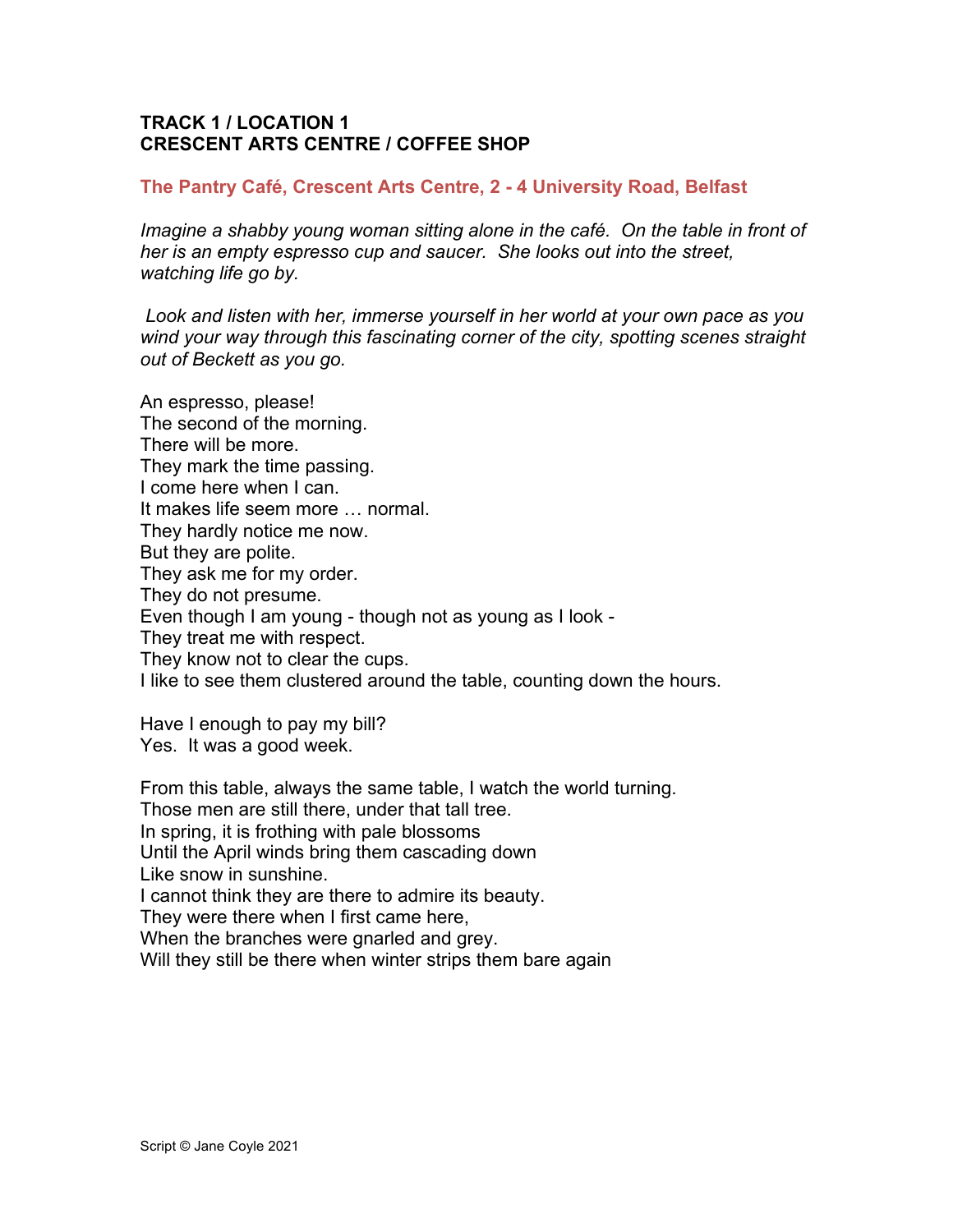# **TRACK 2 / LOCATION 2 LOWER CRESCENT/BOTANIC AVENUE**

**Exit Crescent Arts Centre to pavement outside. Lower Crescent leads down the side of the building to the left. Pause.**

**Look up and down street as though seeing it through the girl's eyes.**

What *are* they waiting for? Watching for? Who? They shift from foot to foot, they look up and down the street. People come and go, but not, it seems, the right people. They exchange a few words And they laugh, but not with happiness - or so it appears to me. They glance at the building across the way – It's a church – of course.

This place is coming down with churches. It's a God-fearing place, they say. Me, I'd prefer it were Godot-fearing. Just stand here and count. One, two, three – All shapes and sizes and denominations, Even a Moravian Church, over there. God help us.

The men wait. The street goes about its business. Nobody comes. Nothing happens. A clock chimes in the distance. Ten unhurried single notes.

## **Turn left into Lower Crescent and proceed along the street, passing the Crescent Gardens on the right hand side.**

The Crescent. Back in Victorian times This building was a girls' school – One of the first in Ireland. It was called, wait for it, The Ladies' Collegiate School. That counts me out, then. I come and sit here in the gardens on sunny days. The view is pretty, the company … not so pretty. People drowning their sorrows. I know the feeling.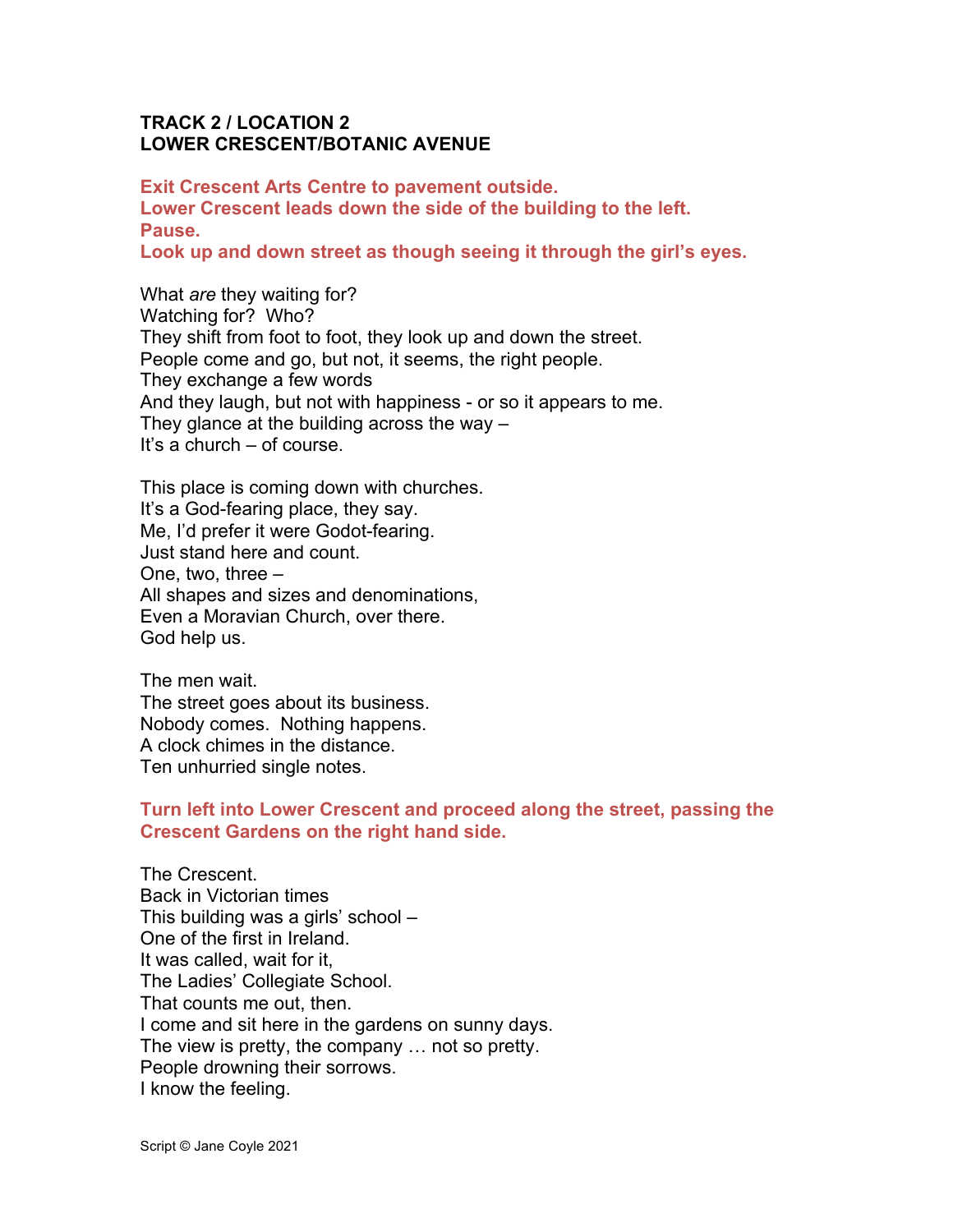This is a city of writers. Seamus Heaney the most famous. He taught here, at the university. Others too – poets and playwrights, Saints and scholars.

**Look to the left while walking down Lower Crescent.**

See, they even call that bar The Playwright. Poetic inspiration over a pint of Guinnesss.

## **Continue to the bottom of Lower Crescent and pause at junction with Botanic Avenue. Look across the street to Empire Bar.**

The Empire. A watering hole for comedy shows and music. If you sit on the steps you can hear the music inside  $-$ For free. Which suits me. Oh yes, and what was it in a former life? You got it … a church!

# **TRACK 3 / LOCATION 3 BOTANIC AVENUE / VINTAGE & RETRO / CHARITY SHOPS**

## **Turn left onto Botanic Avenue. Walk down street to Vintage & Retro on opposite side of street.**

On the stroke of ten, old Mr. Maguire opens up his shop. In the windows are mannequins wearing heavy coats, silk scarves, leather handbags. Not fashionable. Faded, dowdy. The display never changes. One of the mannequin's wigs has slipped. She looks drunk. He surveys his window and seems satisfied. He pulls down a yellow plastic blind against the sun. It turns the mannequins' complexions jaundiced and unhealthy.

He crosses to this boarded-up restaurant. Terrible things happened around here years ago. In the dead of night, you can still hear the echoes. I know. This was my patch.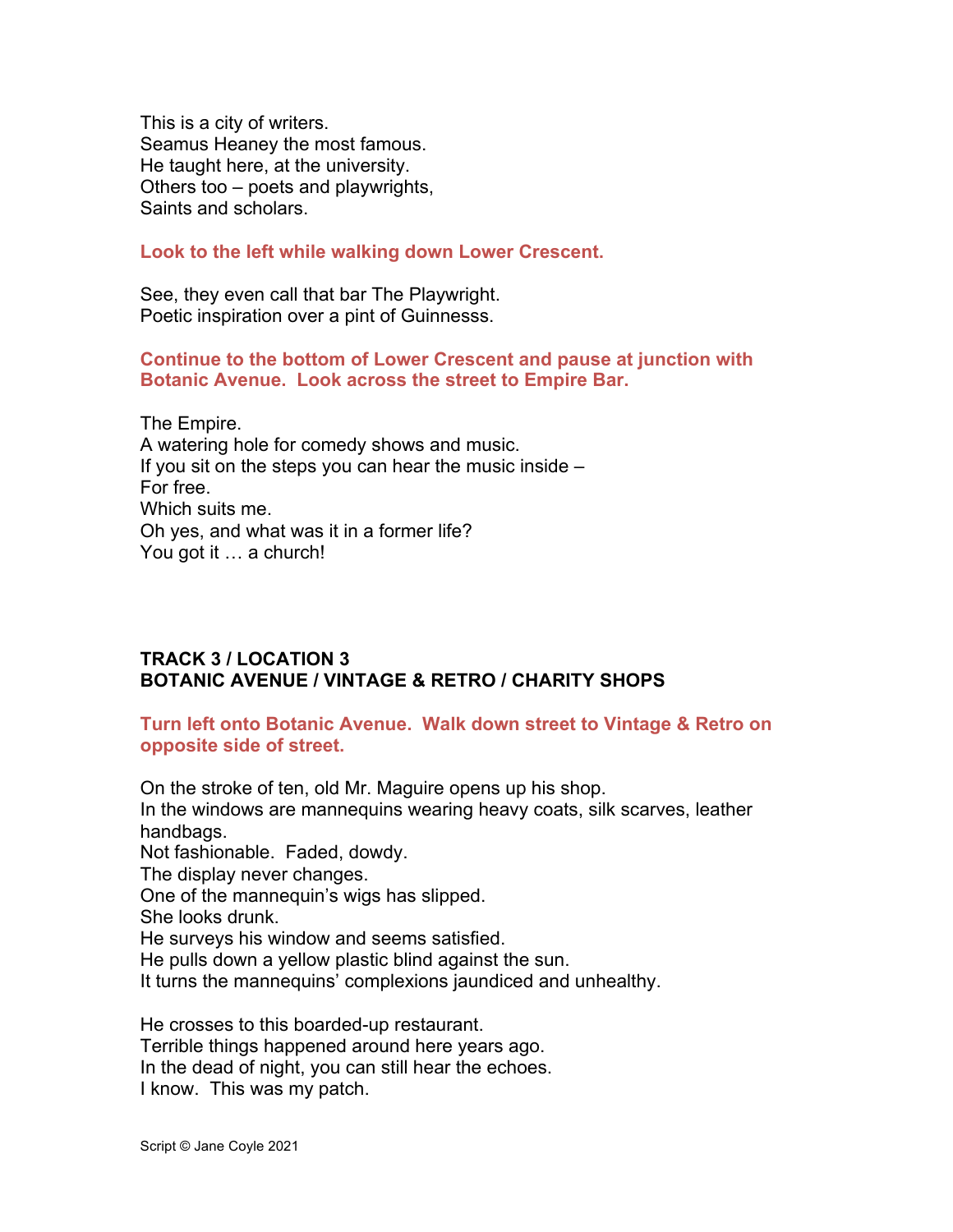A woman and her children sleep in that doorway every night. The children are so small, one only a toddler. They are so trusting of their mother. He hands her a fistful of coins. They exchange not a word. Soon the oldest boy - is he eight, perhaps? – Will take the money and go to the shop . He will come back with bread and cheese and milk. She is sad and worn but does she not realise that she is lucky - To have Mr. Maguire save her life every day?

# **Turn around and walk back up Botanic Avenue, passing a string of charity shops.**

You can get good clothes here Really cheap. Offcasts. Unwanted. Discarded. Sounds familiar.

I must get some winter shoes, Lord knows I need them. The pavements are cold and damp.

I'm sure that woman doesn't buy her clothes here. Not that long grey coat, with the green velvet collar. That's quality. She is elegant, with a well-turned ankle, as my mother would say - Would have said. Beautiful shoes, perfect make-up. I see her often. I call her Marianne. So long, Marianne - my favourite song. Sister of Mercy or Daughter of Christ. Or just ... a sister, a daughter? Yes, a daughter … like me.

# **TRACK 4 / LOCATION 4 BOTANIC AVENUE / DR. YANG'S CHINESE MEDICAL CLINIC**

**Stop at the Chinese medicine shop on left hand side of Botanic Avenue.**

She goes into this door, always the same door. Dr. Yang's Chinese Medical Clinic.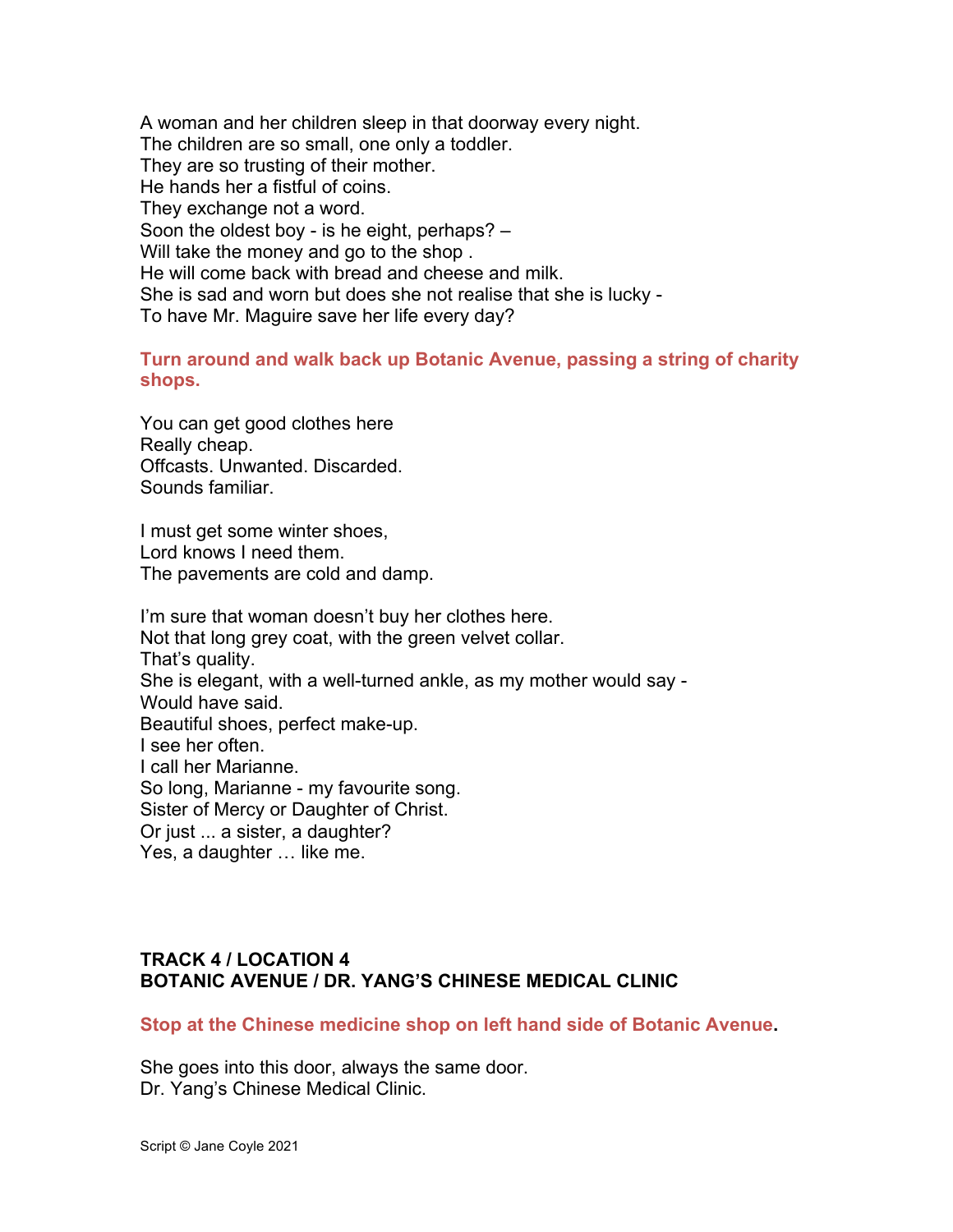Then into the pharmacy next door. As usual, she emerges weighted down with boxes and packages. She crosses the street towards me. Is she coming to speak to me? I panic. Why me? But no …

A gust of wind catches her coat and blows it up and open. Underneath I see clearly, a nightgown, stained and torn. No underwear. And her make-up, thick, clogged, layered upon layer. A crimson gash of lipstick. She drops the packages. They scatter everywhere across the pavement. She scrambles to pick them up. I watch, paralysed. She clutches them to her and scurries away. She disappears into a once-grand Victorian building. Shabby, run down now - like her. And me.

# **Continue walking along Botanic Avenue.**

The waiter in the café told me that she lives with her invalid mother, Who is sick and mute. She cares for her alone. The old woman is a tyrant; she allows her daughter no sleep, night or day. She paces the floor, exhausted. At least, she has a mother. Hers is a solitary life. Nobody comes. Nothing happens I recognise that feeling In her former life, she was an actress, he says. She appeared at the Arts Theatre back down the street – It's a bingo hall now. She was famous, celebrated. Her stage name was Gabriella. He does not know her real name. Does anyone, any more?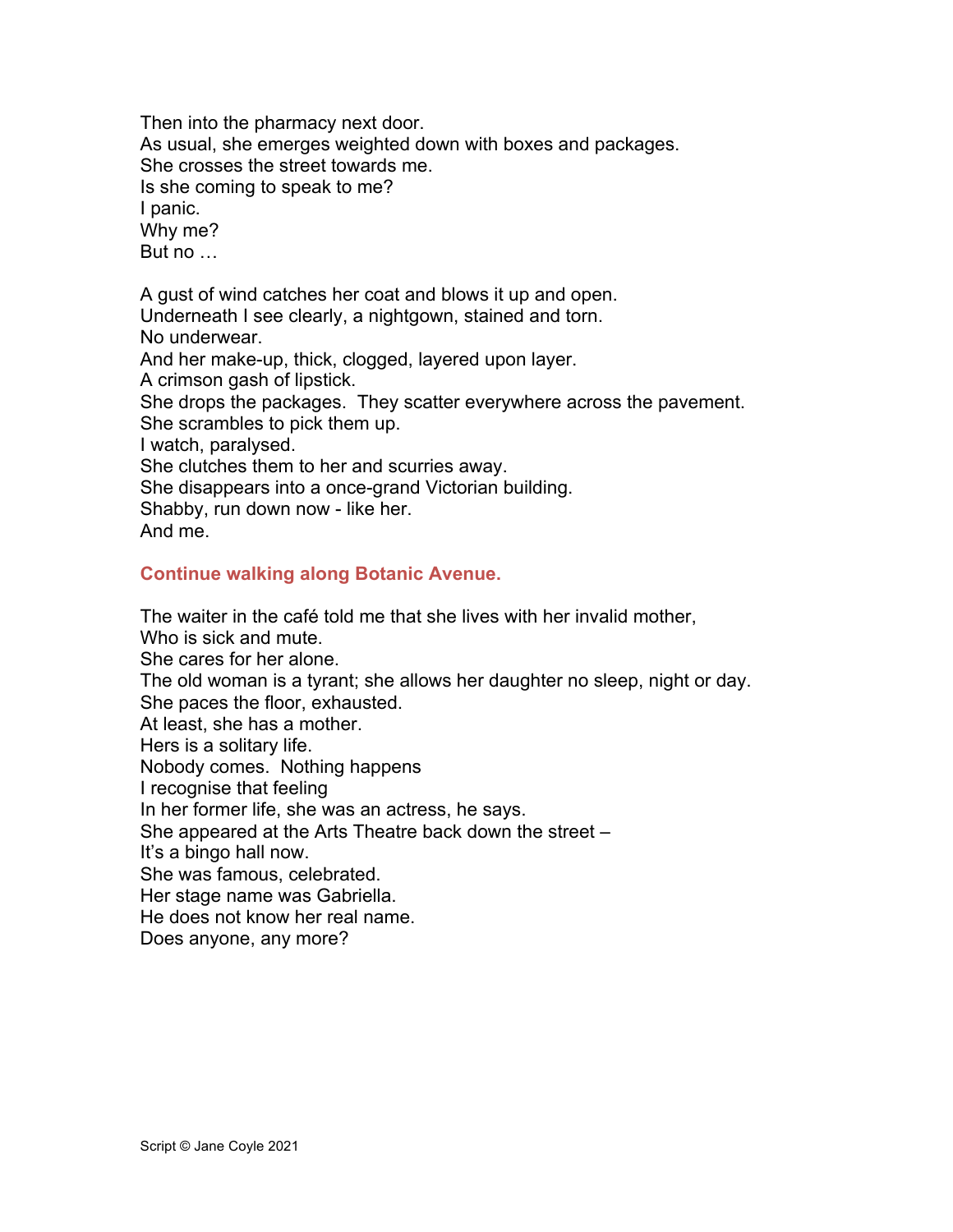# **TRACK 5 – LOCATION BOTANIC AVENUE / COLLEGE GREEN / UNION THEOLOGICAL COLLEGE**

#### **Continue walking along Botanic Avenue.**

We call this street the United Nations. There's food from all around the world. My mouth waters. Mexican, Indian, Japanese, Chinese, Italian, Cuban, Egyptian, Nordic, Turkish, Lebanese, American, Nepalese, My favourite, The French Village. And a new one – the Sahara Shi Sha Café.

**Continue along Botanic Avenue, crossing the junction with University Street.**

**Proceed to College Green on left.** 

**Union Theological College, College Green - colonnaded stone building on left hand side.**

On your left. Now that's some building. A serious building. It should be. It's a college … for ministers … Of religion. All that God-fearing stuff again. And people wonder why this country is so … weird. Religion is everywhere. Too much of it. Much too much.

# **TRACK 6 / LOCATION 6 QUEEN'S UNIVERSITY LIBRARY – MAIN ENTRANCE**

**Cross the university car park to Queen's University Library Modern red brick building on left hand side. In front courtyard is a bronze statue of a human head. Its title is Eco.**

Now, this is interesting. Intriguing.

Script © Jane Coyle 2021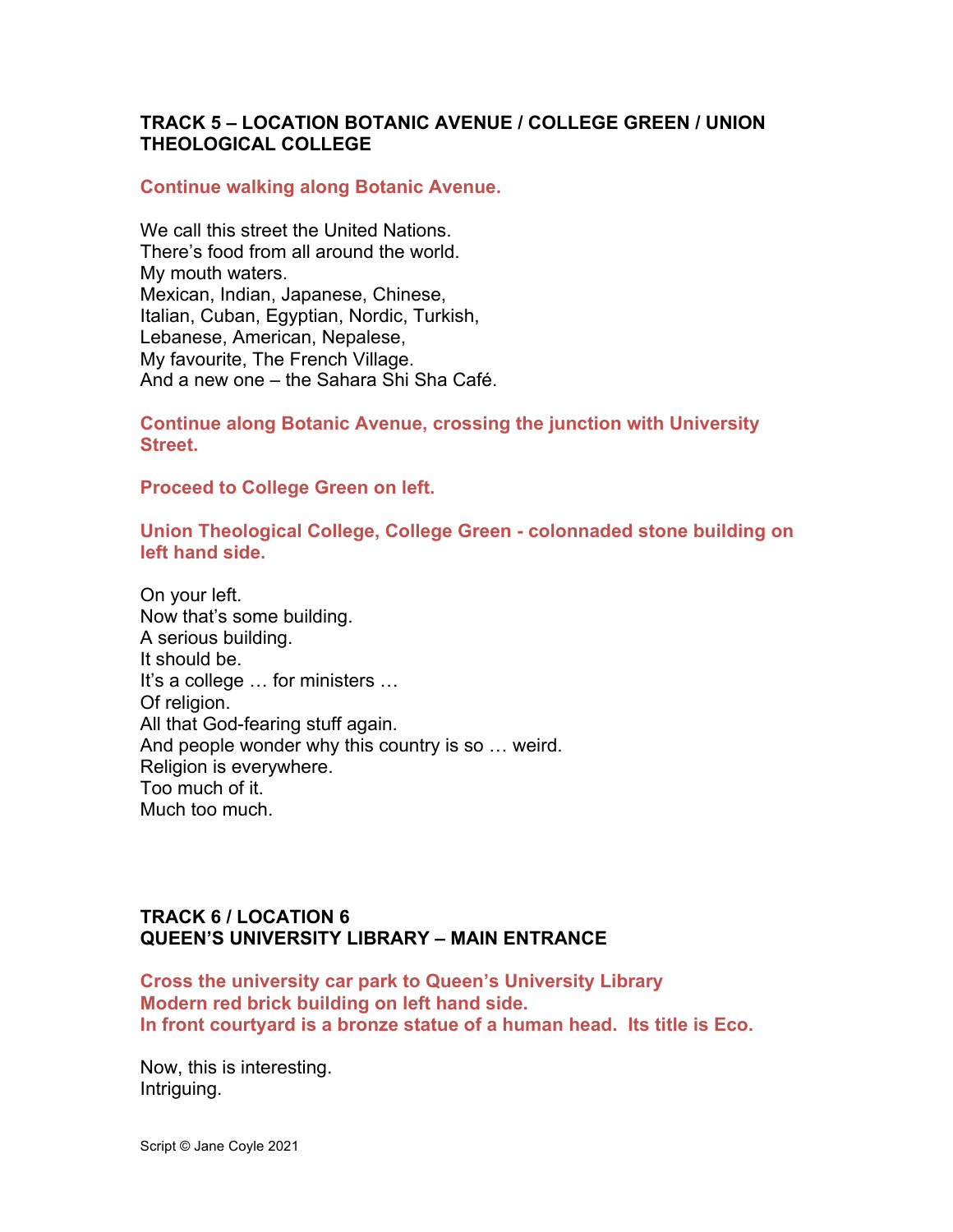A hunched figure - hard to tell if it is male or female - Appears out of nowhere, pushing a wheelchair. His - or her - passenger, such a sight! He looks like an emperor. He is wearing an embroidered dressing gown, a filthy fez And dark glasses, taped in place. He shouts commands in a loud, imperious voice And addresses his carer as 'Dog'. 'Dog'? How dare he! Yet beneath the bravado, he seems fearful, Covering his face when people approach, Begging his servant to turn back. But his servant will not turn back and carries on defiantly … In the direction of two tall red bins outside a toy shop. They stop at the bins. The servant starts to lift the lids - one handle in each hand. The master's voice rises … and rises. He's hysterical now, screaming with … with what - terror, disgust, loathing? The servant winks and lifts the lids wide open. Out pop two people. People? Old, toothless, grinning - or grimacing - it's hard to tell. 'Surprise!' shouts the servant. The wrinkled faces grin on, as the screams reach a crescendo. The owner of the shop rushes out. He sees the puppets staring out from their bins. The emperor is screeching at one of them. I can just make out the words. "Eco! Eco! How dare you laugh! Mama! Papa! Dog! Dead! Dead! Dog!" But Dog has departed, perhaps in search of another, less demanding master. Eco grins on.

The man is left alone, slumped in his wheelchair.

Another person abandoned to the Belfast streets.

Nobody takes notice.

Silent now, he puts his head on his chest and falls asleep.

I think he is asleep. He is not moving.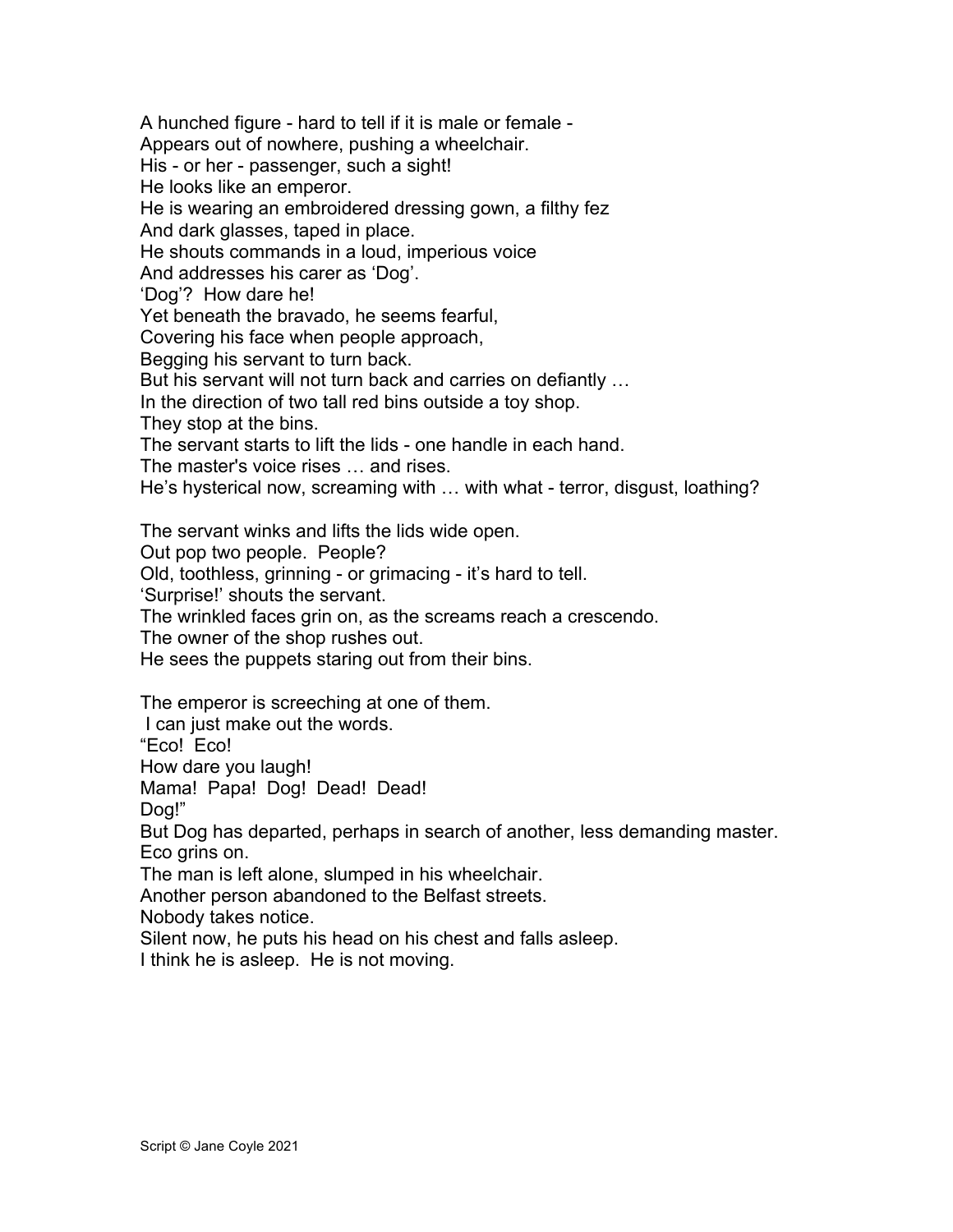# **TRACK 7 / LOCATION 7 BOTANIC GARDENS / PALM HOUSE - TROPICAL RAVINE**

#### **Turn left at front of University Library and walk through pillars and gates into the Botanic Gardens.**

An oasis in the heart of the city. A man on a bench. Sad, lonely. Staring into space. Homeless, I think. I can read the signs. Three schoolboys are taunting him, Resplendent in their blazers and striped ties.. Throwing coins for him to pick up off the ground. Wee scumbags. Little rich boys. I know their type too. I shout at them. And they start throwing stones at me, Calling me names – Hey, Ginger! Ginger Pussy! So … I have red hair. They chase me. I stand my ground and, for a moment, they retreat. The man sits on. An everyday occurrence. They start to walk my way again. How dare a mere woman confront their adolescent masculinity.

#### **Enter the Victorian Palm House.**

I run into The Palm House, Perennially calm, soothing, full of life. I raise my face towards the rich greenery. I drink in its rampant growth. It's warm. It's free. They've gone. Game over.

#### **Follow signposts to the Tropical Ravine.**

Another place of refuge.

My, those Victorians, they sure knew how to grow plants. Ferns, palms, banana trees.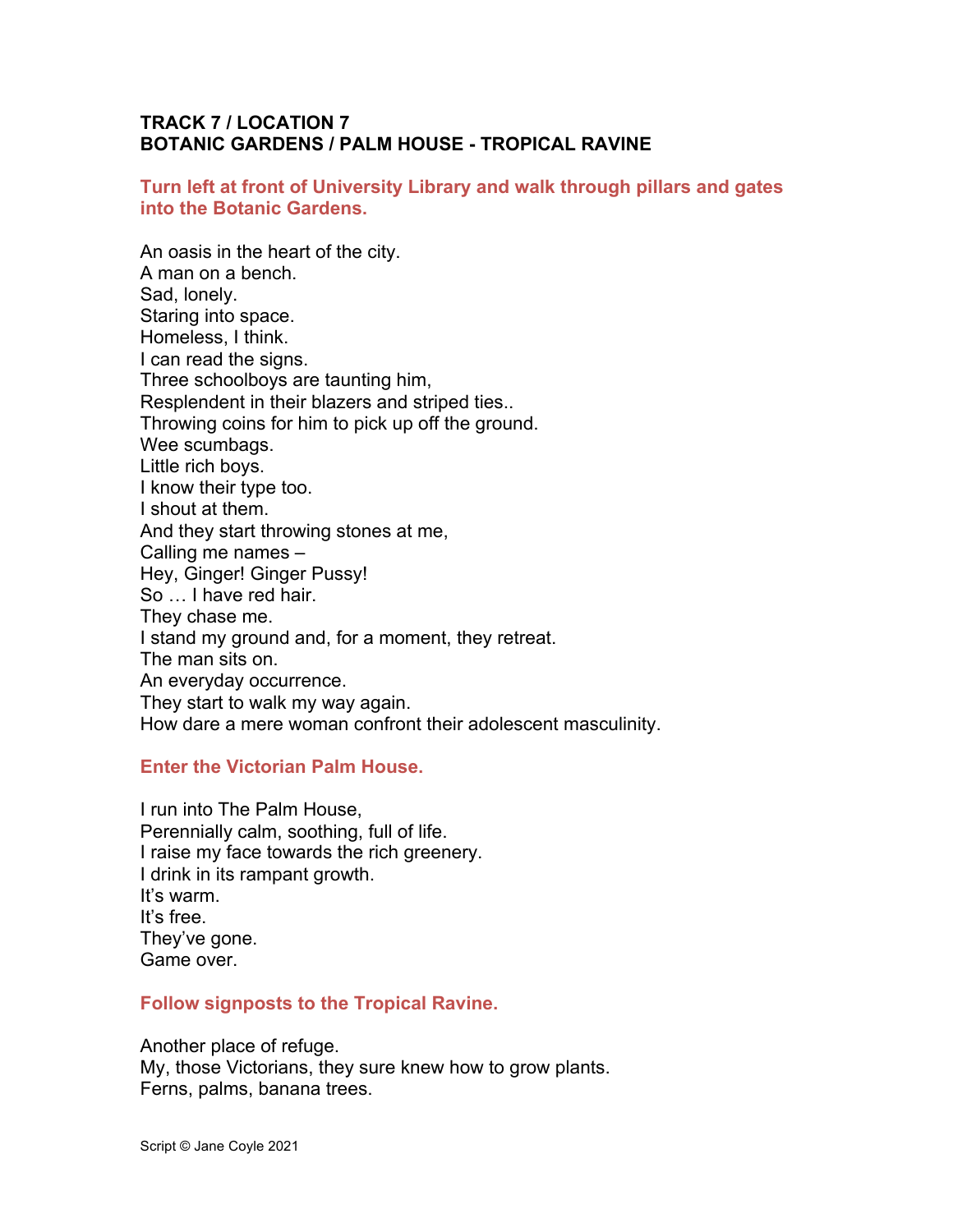Such beauty in the flowers … Hibiscus, orchids, water lilies. Tropical and temperate, Another world, Other worlds.

# **TRACK 8 / LOCATION 8 ULSTER MUSEUM ATRIUM / GATES OF QUEEN'S UNIVERSITY**

**Walk across the lawn and into the glass-fronted main entrance of the Ulster Museum.**

Now, this building is my cup of tea. Others hate it. A mixture of old and new. A Victorian architectural treasure - Or a Brutalist horror, depending on your taste.

## **Walk into the Atrium.**

They call this the Window on the World All the museum laid out in a single place. Meet our dinosaurs. You'll find plenty of them here - Mostly human. Many political.

**Exit Ulster Museum onto Stranmillis Road. Turn right and walk short distance to traffic lights on University Road. Turn right, walk along University Road to main gates of Queen's University.**

There's no sign of the old mad woman today. They call her Maddy – and so she is. That man who sweeps the street is so good to her. Bless her, she is always weeping. One day I heard her tell him that it had all come back to her. What had come back? Who *is* Minnie? She murmurs the name quietly all the time, as though searching for her. "Minnie. Minnie. Minnie. Minnie …" On a bad day, she will suddenly screech "Dan! Come back here to your old wife!" I long to help her.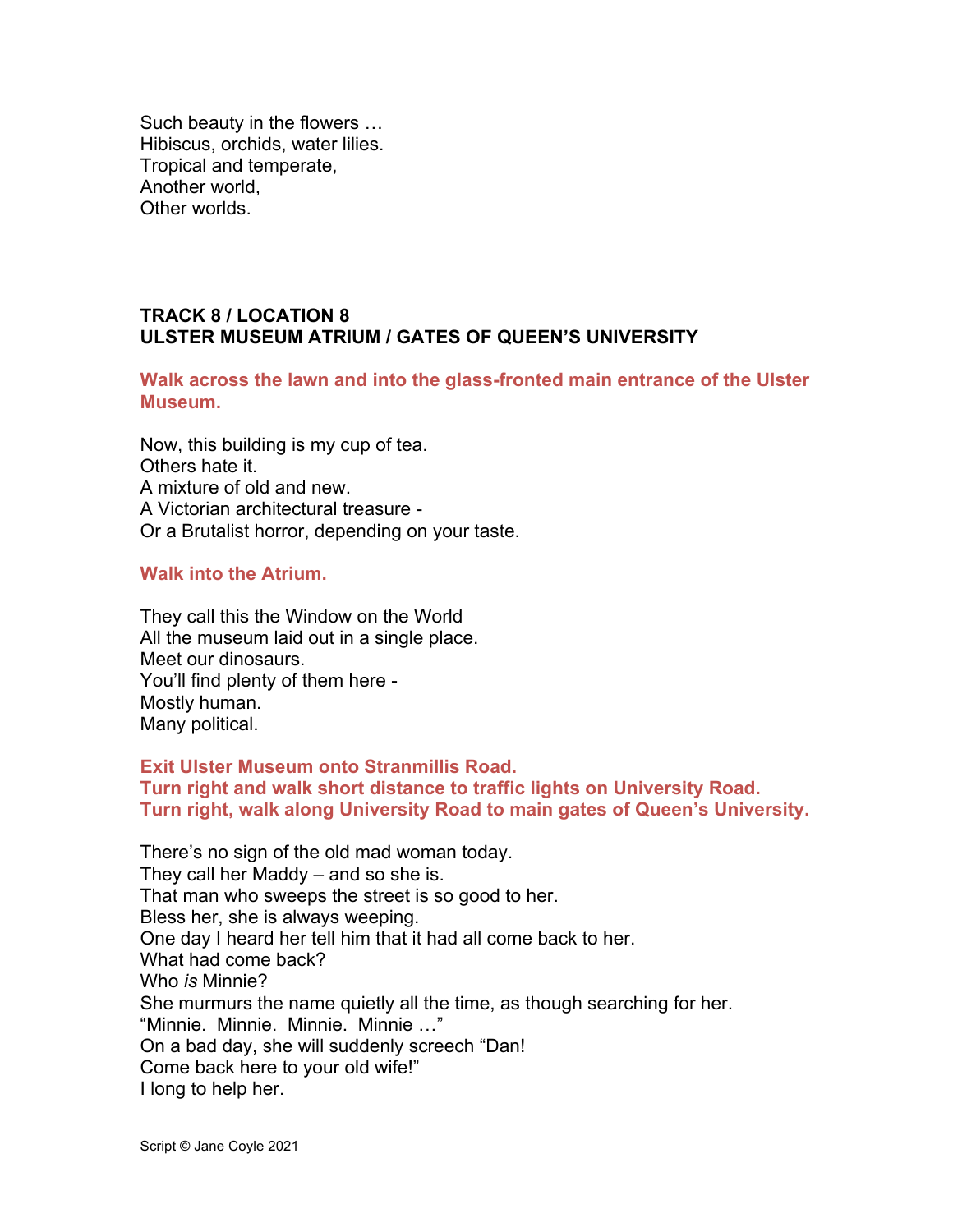I know what it is to lose, to search, not to find. Children lose parents. Parents lose children. Sometimes … deliberately.

## **TRACK 9 / LOCATION 9 INTERIOR QUEEN'S UNIVERSITY / CLOISTERS / UNIVERSITY SQUARE/ QUEEN'S FILM THEATRE (QFT)/BRIAN FRIEL THEATRE**

**Enter gates of Queen's University, Belfast , passing statue of Queen Victoria.**

Queen's University. Our great seat of learning. My mother – my ex-mother – would have loved me to come here. Me too. To study literature. But she would have a view on that. She dismisses his achievements: "Literature, books, writing? *He* went to the other place – the one in Dublin. The *crème de la crème*, he called the students there. Rich and thick. He's a scream, isn't he? That's where he came by his crazy scribblings and oddball characters. They'll get you nowhere, mark my words. Do something useful, accountancy, law, Something that lands you a proper job. Not just learning for the sake of learning. Or to be famous, for five minutes."

**Walk through great door at main entrance and enter the Black and White Hall past the statue of Galileo.**

Well, Gallileo, what do you think of that? Learning for the sake of learning? Shocking idea.

## **Left out Black and White Hall and into the cloisters. Walk along the covered way on the left hand side of the quad.**

The students call this the Wailing Wall, It's where they go to find their exam results.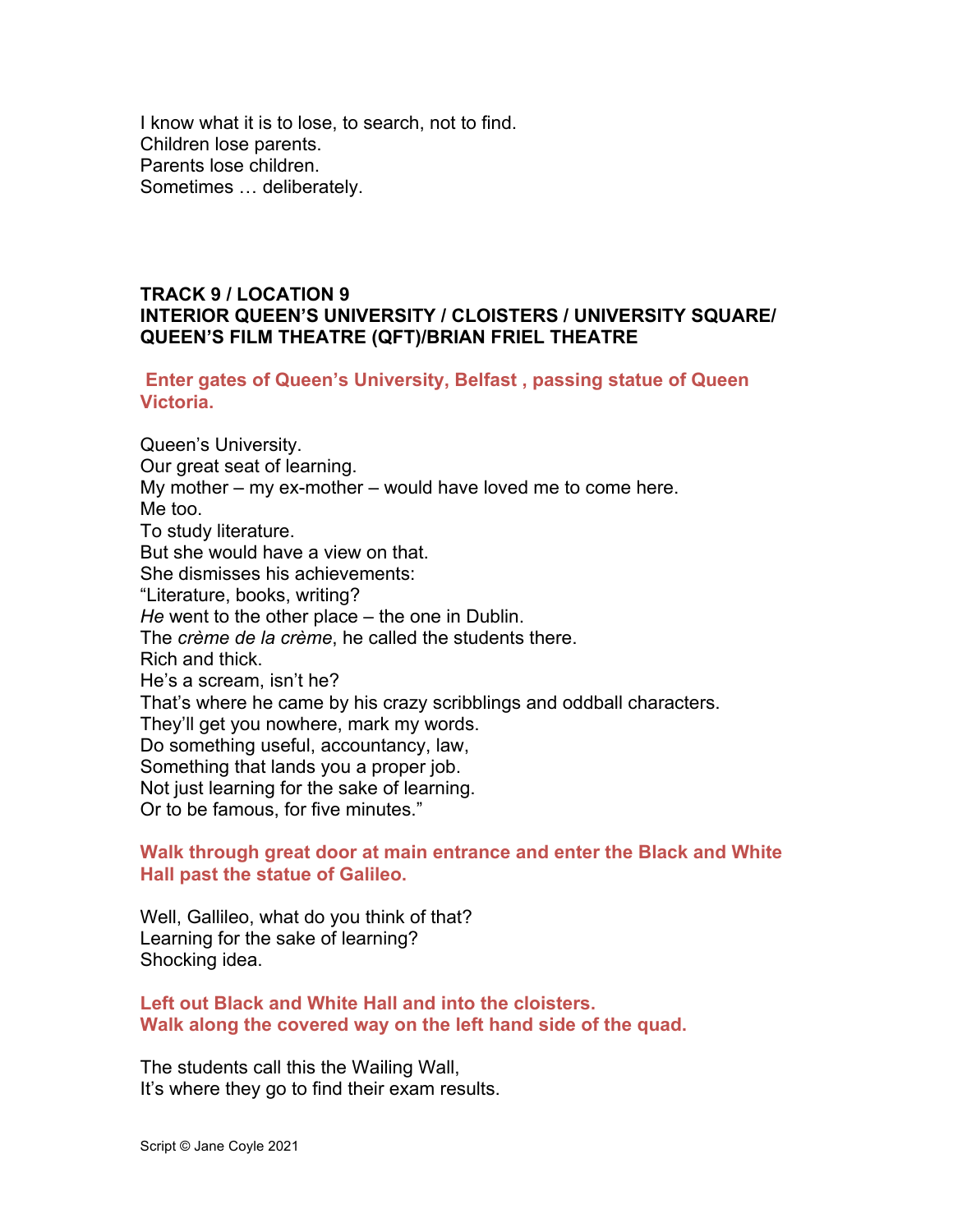Lifetime pathways plotted, in a single moment.

**Exit quad on left hand side and onto University Square, a long terrace of Georgian red brick houses.**

## **Turn right along University Square, passing (No. 20) Queen's Film Theatre & Brian Friel Theatre**

No 20. A theatre and a cinema all rolled into one. "He'd be in his cabbage patch here. Right at home. In his element," my mother would say. They train people to be actors, Pretending to be other people, Invading other lives, Real lives. Imaginary lives. And those people who tell the actors what do - Directors? How to dress, what to say, How to say it. Even how to move around – Without bumping into the furniture. "He's like God in there", she says. "They repeat his words "Fail better'. "We must go on' … Those stale old lines. One day one of them will rise up And defy those words. A silent defiance. The best kind.

#### **TRACK 10 / LOCATION 10 UNIVERSITY SQUARE, BOTANIC AVENUE / NO ALIBIS BOOKSHOP**

**Walk down University Square. Turn left, onto Botanic Avenue. Cross the junction with University Street. Continue walking on left hand side of street**

Listen, there's something I need to tell you. Last week in the café, I heard a voice. "This one's on me".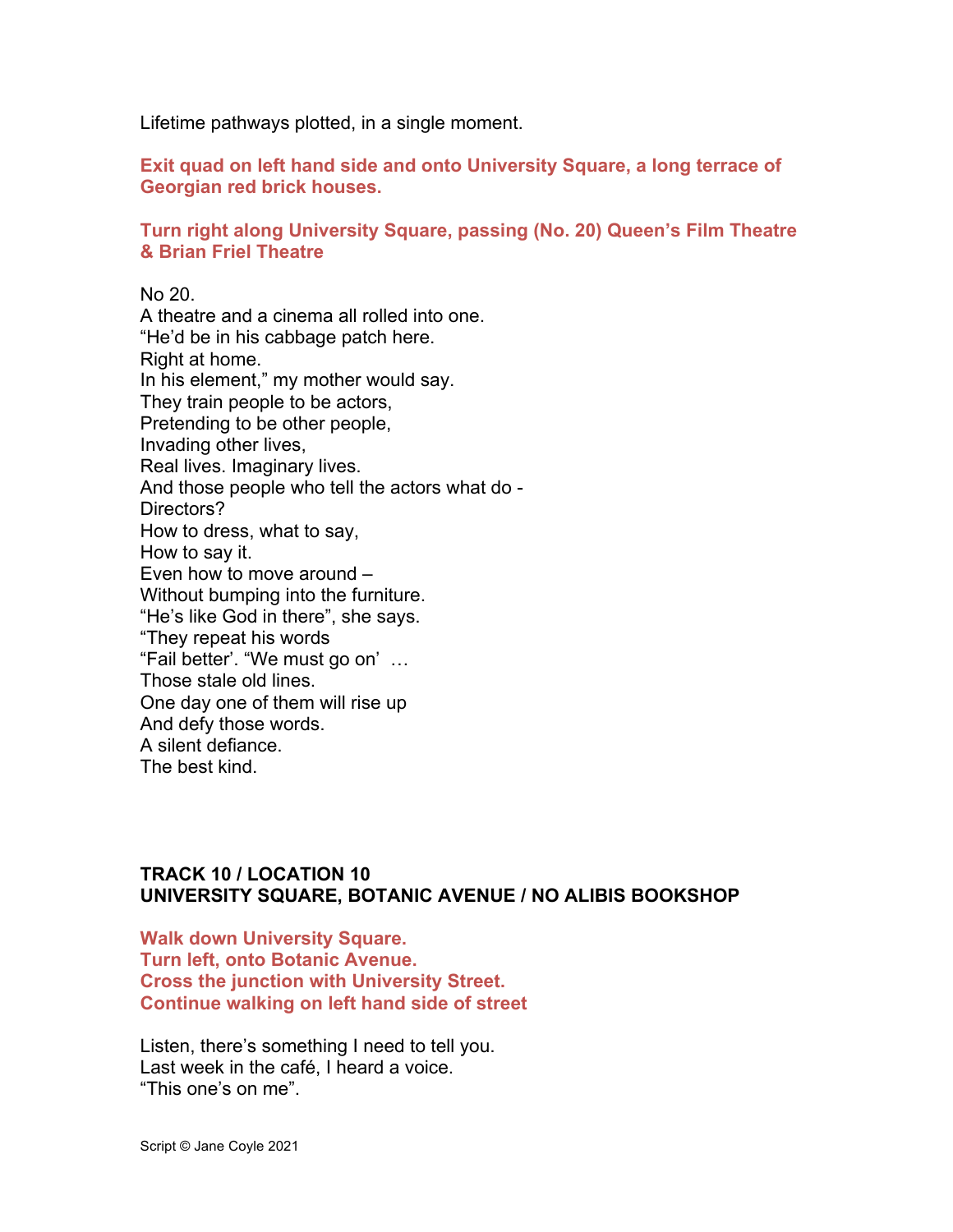I hadn't t noticed him come in, Take a seat at the next table. I'd seen him before - of course. Many times. But never any contact. Until then.

He has a thatch of grey hair, a hard yet sweet face, Pale, far-seeing eyes. I admire the cut of his worn tweed jacket and the soft twill of his shirt. There was a time when I was pretty and wore good clothes. That was before … Before.

He always has a notebook in front of him, Sketching and 'scribbling', As my mother calls it. He retreats to his own space - and I to mine. He orders a cheese toasty. I wish my coins would stretch to one. I think about asking him. But no. Absolutely not. When it arrives, he eats it absently, while reading his newspaper. I take out a half eaten biscuit, dropped by a passing child.

His chair scrapes back. He gets up, gathers his papers and packs them carefully into his leather satchel. Except one. He looks directly at me. Unnerving. Then he smiles - just about - Low wattage. A faint twinge of familiarity. No. Ridiculous. He leans over, places the paper in front of me And walks out. It's a pencil drawing - of me. Unmistakably me - at home.

He knows? What does he know? Does he know where she is, the disappeared? He must have seen me, outside the Empire. I live – I have lived there, ever since … that day. I have my reasons.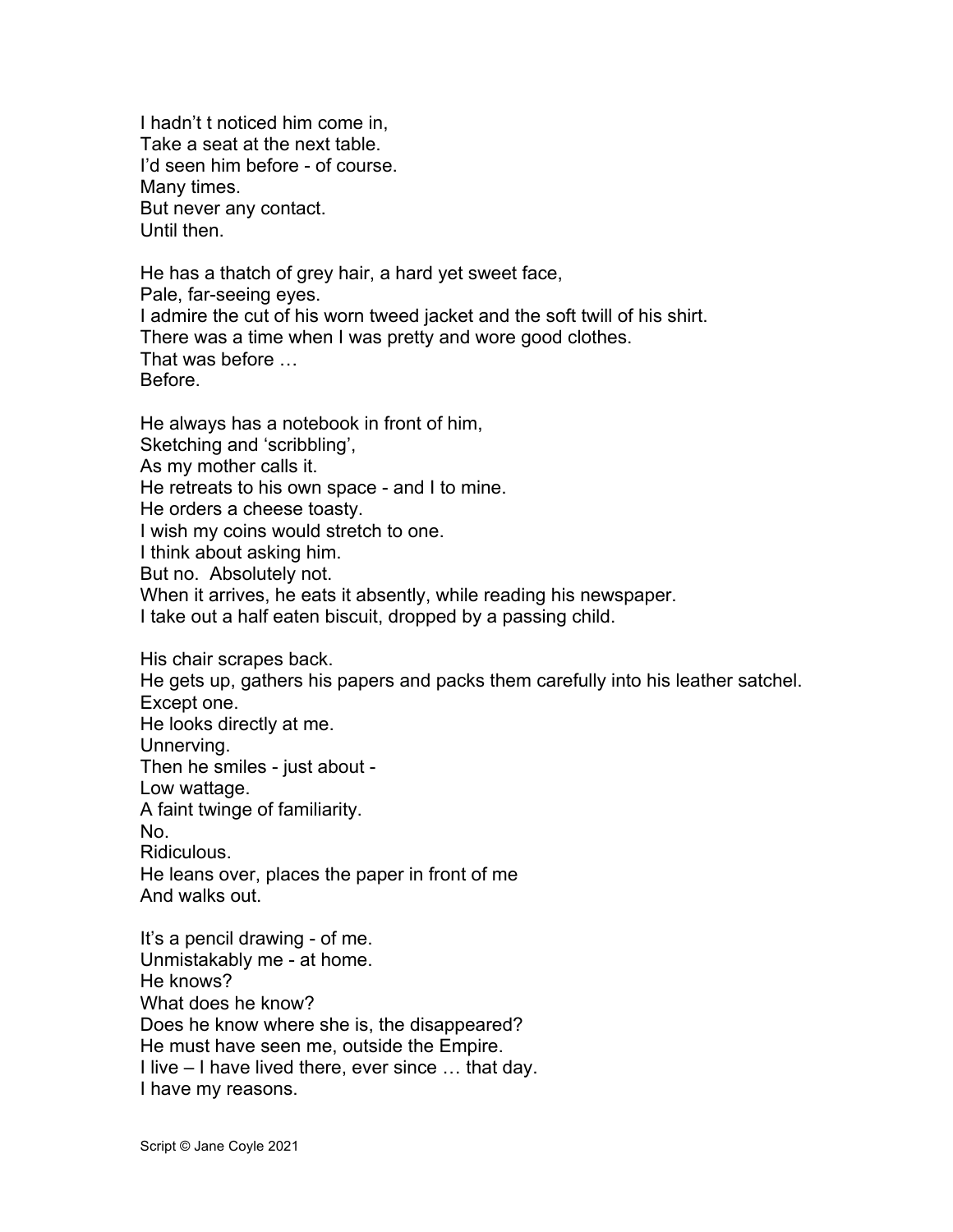I have come to know the ways of the street. I have my own survival routes. I know places to go to be warm and safe. At night, different, scary. Friends are few, but trusted. I lay my blankets over the grills in the pavement - To keep them warm in the hot air rising. When I go out, nobody disturbs them. I try to keep myself decent.

Perhaps he has dropped a few coins into my cup, Perhaps he has left me a sandwich for my breakfast, A worn-out coat, an old pair of shoes. Perhaps … People are kind. Yes, he knows. There's a title across the drawing - Me Here, Me. What else might he write?

## **Arrive at No Alibis bookstore on left hand side of Botanic Avenue.**

He comes in here often. Probably in pursuit of himself. His name is on so many covers. Maybe I'll find myself there, On one of those shelves. I have no alibis. No place to hide. So … is that it? Am I next? Is it me here, Me?

#### **Enter No Alibis Bookstore**

**Present your booking confirmation to the staff and receive a 10% discount on any purchase.**